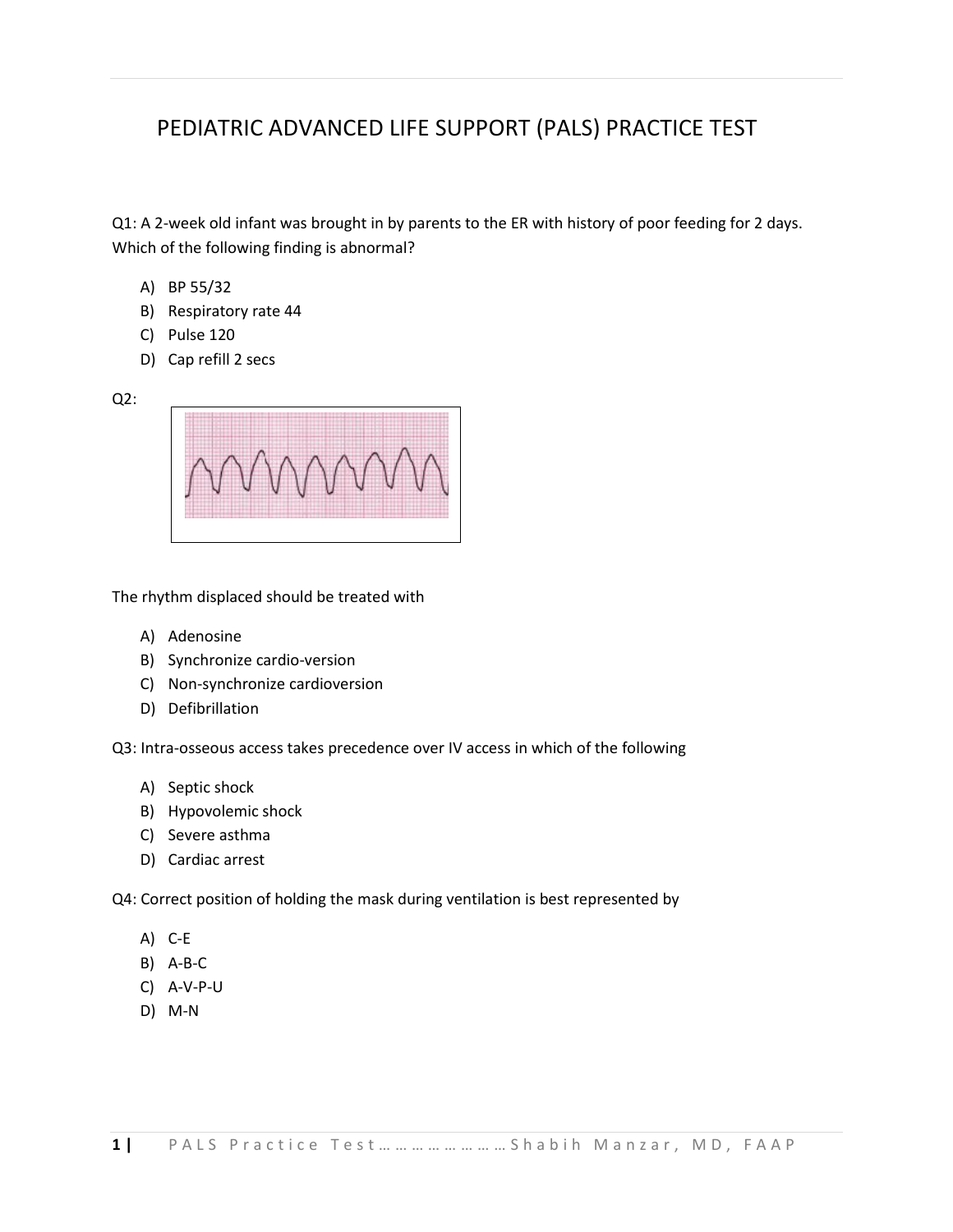Q5: The first medication that should be considered in treating bradycardia in infant is

- A) Oxygen
- B) Epinephrine
- C) Atropine
- D) Caffeine

Q6: The fastest given IV medication (shortest half life) in Pediatric resuscitation is

- A) Atropine
- B) Epinephrine
- C) Adenosine
- D) Amiodarone

Q7: For the PALS resuscitation team to work optimally, the team leader should

- A) Be a physician, preferably a Pediatrician
- B) Assign role according to expertise of members
- C) Communicate using non-verbal cues
- D) Stand at the foot end of the bed

Q8: Inspiratory stridor in a 9-month infant with mild respiratory distress indicates

- A) Inflamed tonsils
- B) Enlarge tonsils
- C) Enlarge epiglottis
- D) Inflamed larynx

Q9: A 5-year old girl was playing in snow and collapsed suddenly. The EMT arrived at the scene and started CPR. Chest has decreased breath sounds and no pulse is noted. The cardiac rhythm displayed below indicates



- A) Pulseless Electrical Activity (PAE)
- B) Mobitz Type I heart block
- C) Mobitz type II Heart block
- D) Premature Atrial Contraction (PAC)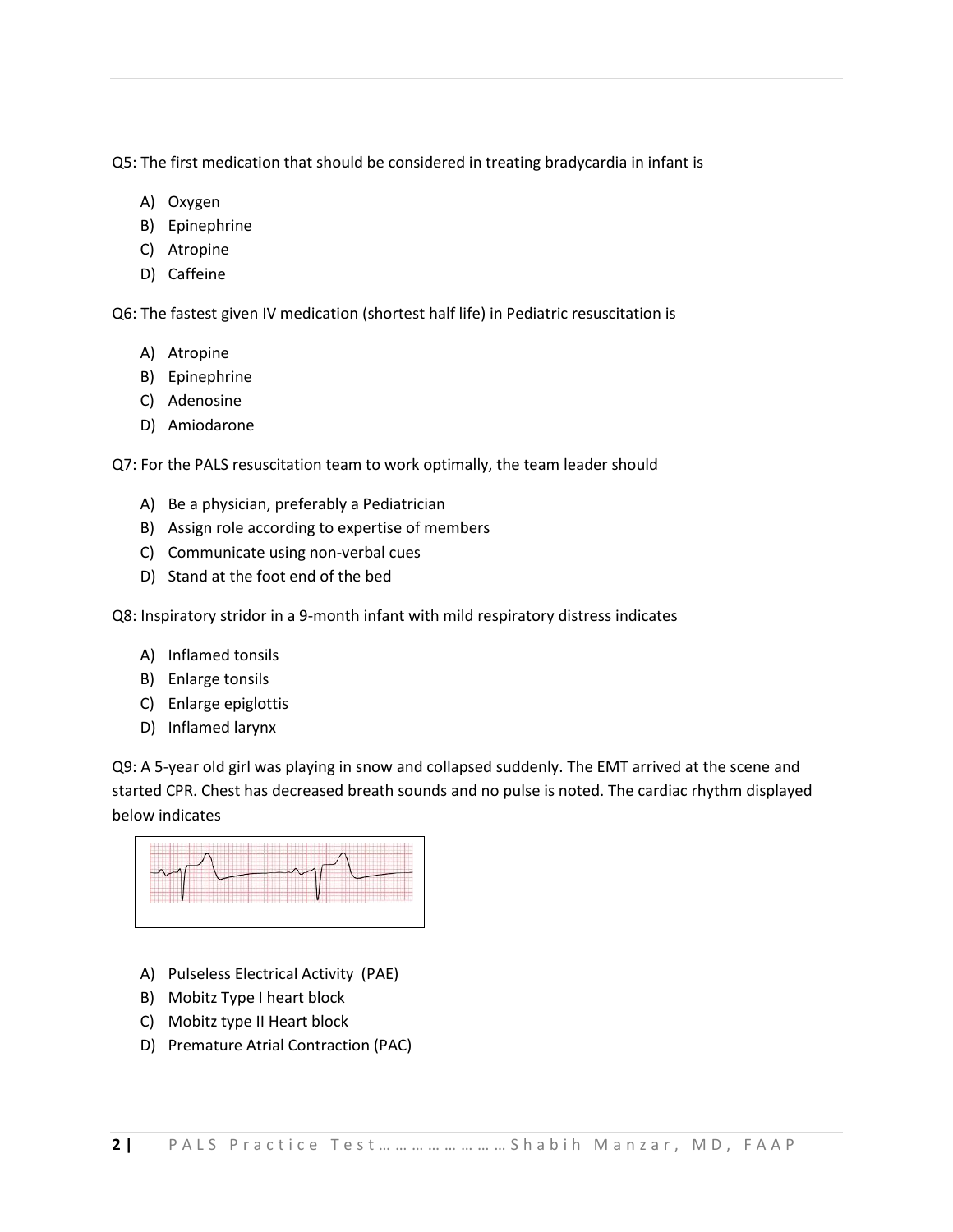Q10: A 10-year old known asthmatic was brought to ER. He is leaning forward and having suprasternal retractions. You connect the face mask with 100% Oxygen and started Albuterol nebulization. After 5 mins in the ER the oxygen saturations went down to 55%. What is the best course of action

- A) Remove the mask
- B) Obtain Chest X-ray
- C) Obtain blood gas
- D) Prepare to intubate

Q11: A 2 year old boy is in the ER. He is a known case of Tetralogy of Fallot. His weight is 20 kg. His capillary refill is 4 secs. Which is the best choice of resuscitation fluid

- A) NS 400 ml over 5-10 mins
- B) RL 100 ml over 30 mins
- C) NS 100 ml over 10-20 mins
- D) RL 200 ml over 5-10 mins

Q12: A 9-year old girl was brought to the ER with history of shortness of breath. Her assessment showed: A-no,V-no, P, no, U-yes (AVPU). The cardiac rhythm is displayed as under. What is the most effective way to treat her.



- A) Apply ice on the upper face
- B) Give IV Adenosine
- C) Call for Cardioversion
- D) Order IV Lidocaine

Q13: For one rescuer CPR, the correct compression to ventilation ratio is

- A) 30:2
- B) 15:1
- C) 30:4
- D) 15:2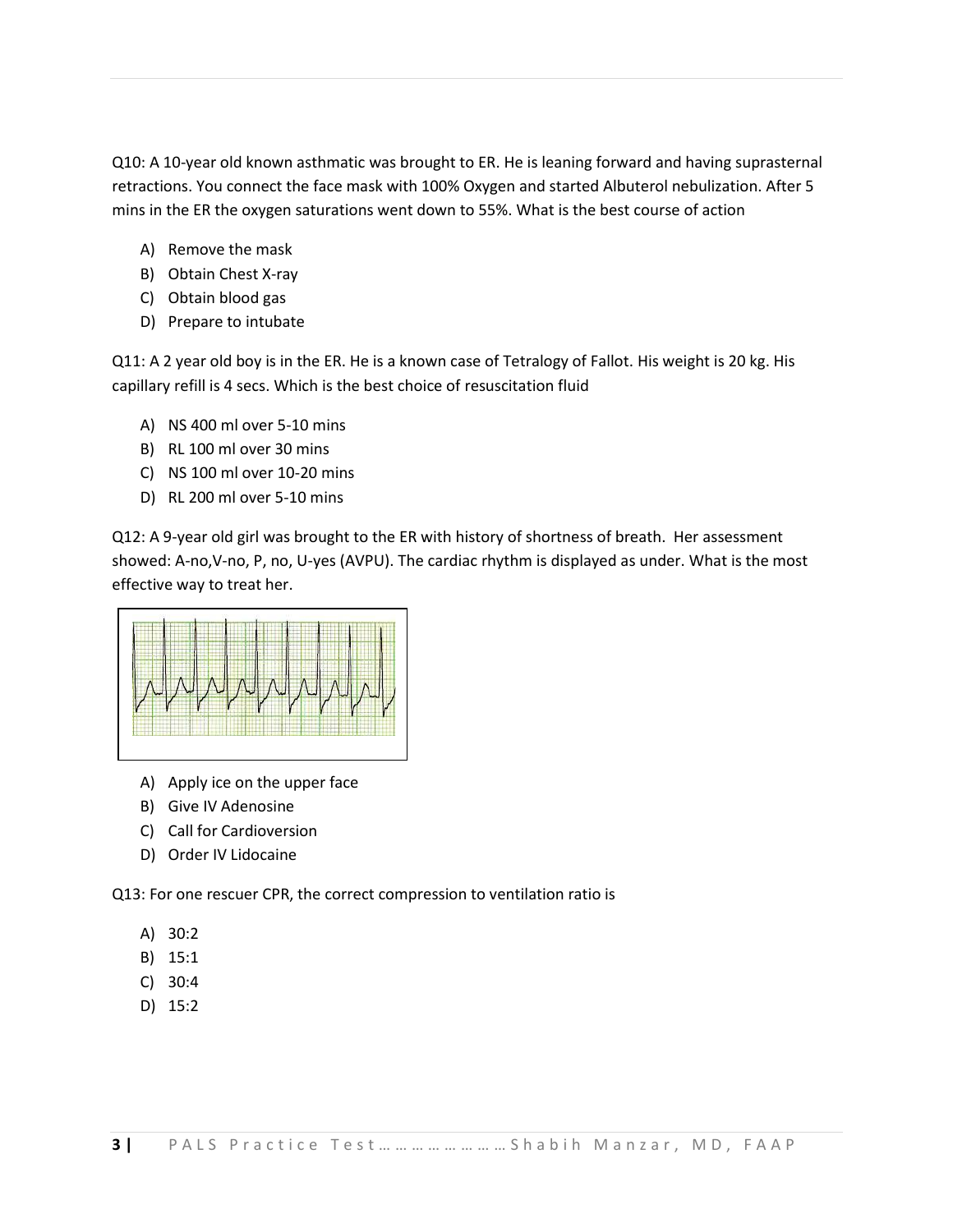Q14: Which of the following mnemonic is most useful in cardiac arrest

- A) SAMPLE
- B) AVPU
- C) HHHHTTTT
- D) CAB

Q15: You were attending a cardiac catheter procedure for this 10-year old girl. Soon after initiating the procedure her heart rate drops and she is noted to be pale. The cardiac monitor shows the following rhythm. What is the best management



- A) Confirm lead placement
- B) Ask for defibrillator
- C) Intubate immediately
- D) Remove cardiac catheter